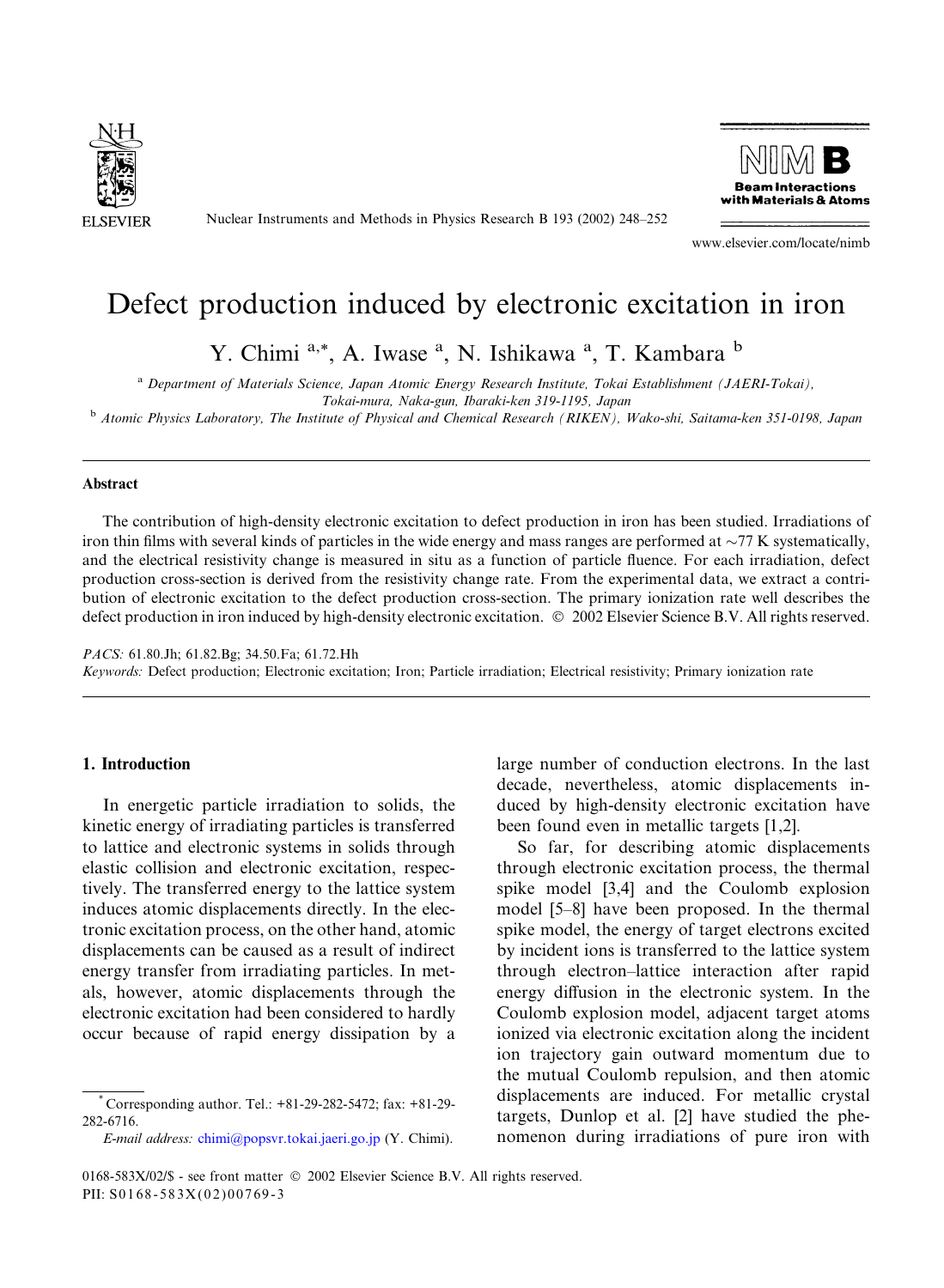heavy ions in the GeV energy region, and have discussed it in terms of the Coulomb explosion model. However, by extending the ion irradiation experiments to much wider energy and ion-velocity regions, it will be clarified which mechanism is dominant for the phenomenon.

In the present work, we have performed the irradiations of iron at low temperature with several kinds of particles in the wide energy and mass ranges systematically, and have studied the electronic excitation effect on atomic displacements, especially focusing on the defect production. Moreover, we give a suggestion of dominant mechanism for atomic displacements in iron.

# 2. Experimental procedure

Iron thin films were prepared on  $\alpha$ -Al<sub>2</sub>O<sub>3</sub> single crystal substrates by rf magnetron sputtering. By using a masking technique the films were shaped to be suitable for measurement of electrical resistivity by means of a conventional four-probe method. The film thickness was  $\sim$ 200 nm. The specimens were irradiated at  $\sim$ 77 K with the following energetic particles; 2.0 MeV electrons from a 3 MV single-ended accelerator at Japan Atomic Energy Research Institute, Takasaki Establishment (JAERI-Takasaki),  $0.5-2.0$  MeV  $^1H^{-40}$ Ar ions from a 2 MV Van de Graaff accelerator, 84–200 MeV 12C–197Au ions from a 20 MV tandem accelerator both at JAERI-Tokai, and  $3.1-3.8$  GeV  $136Xe^{-209}$ Bi ions from a ring cyclotron at RIKEN. The electrical resistivity of the specimen was measured in situ during each irradiation at appropriate fluence intervals. In metals, the increase in resistivity,  $\Delta \rho$ , is generally proportional to the concentration of irradiation-produced defects, C;  $\Delta \rho = \rho_F C$ , where  $\rho_F$  is the resistivity of unit concentration of interstitial-vacancy (Frenkel) pairs. In the present study, we adopted  $\rho_F = 1250 \mu\Omega \text{ cm}$  for iron [9].

### 3. Results and discussion

Examples of defect accumulation during irradiation are shown in Fig. 1. The deviation of defect accumulation curve from the linear dependence is



Fig. 1. Defect accumulation during irradiation with (a) 200 MeV  $^{197}$ Au ions and (b) 3.54 GeV  $^{136}$ Xe ions.

attributed to the defect annihilation induced by the interaction among defects and/or between irradiating particles and defects. For the analysis of experimental data, therefore, we used the following rate equation:

$$
\frac{dC}{d\phi} = \sigma_{\rm d} - \sigma_{\rm r} C,\tag{1}
$$

where  $\sigma_d$  is the defect production cross-section and  $\sigma_{\rm r}$  the defect annihilation cross-section. By fitting the  $\Delta \rho$ – $\Phi$  curve to Eq. (1), we can obtain the values of  $\sigma_d$  and  $\sigma_r$  for each irradiation. In the present report, however, we deal with only the defect production cross-section,  $\sigma_d$ . With respect to the defect annihilation cross-section,  $\sigma_r$ , we have discussed elsewhere [10].

Theoretically, the defect production cross-section can be calculated by using TRIM (SRIM-98) code [11] and NRT model [12], assuming that the threshold displacement energy,  $E_d$ , is 24 eV for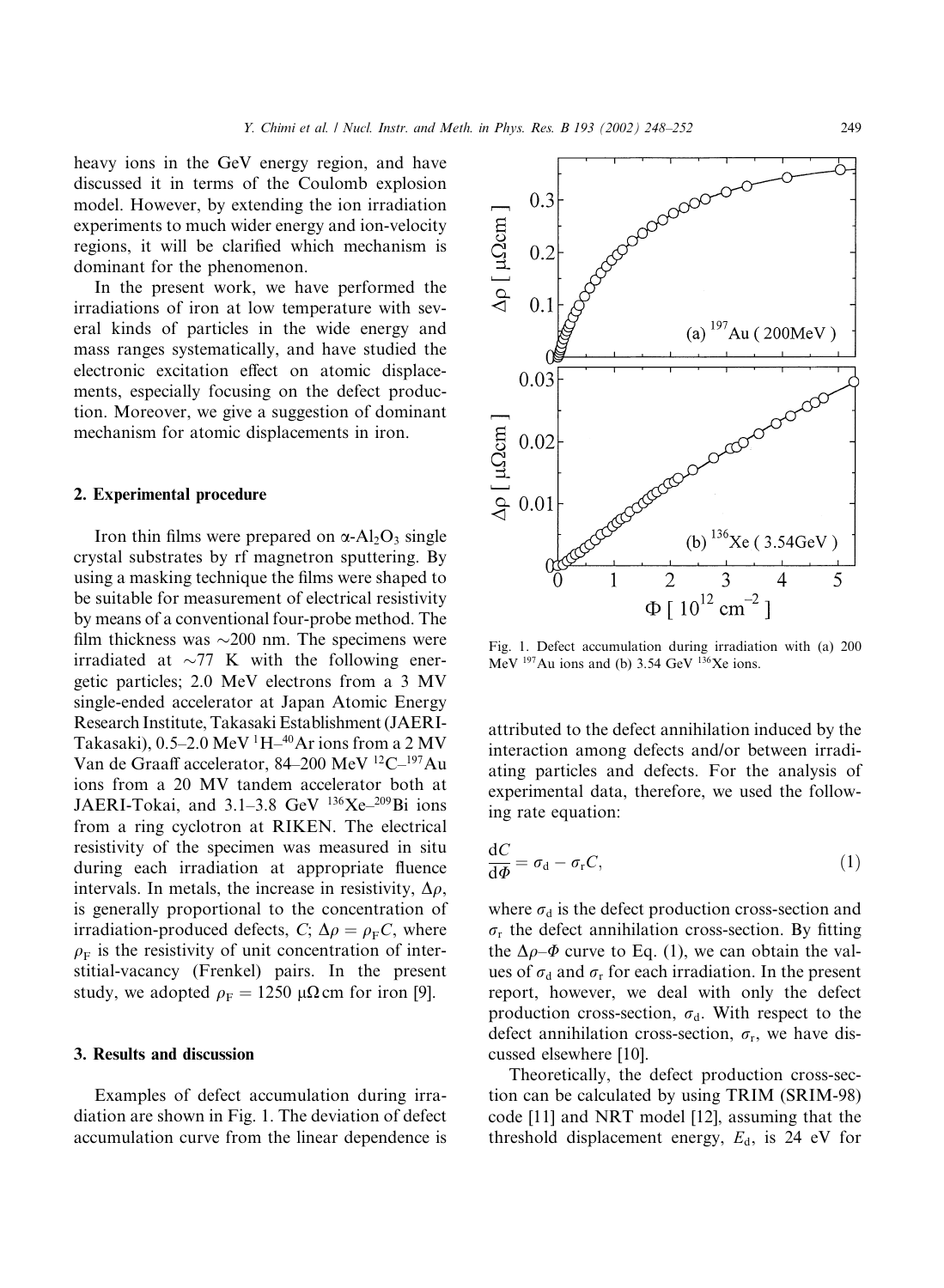polycrystalline iron [9] . Since the calculated defect production cross-section,  $\sigma_d^{\text{cal}}$ , does not include the effect of cascade damage, the value of  $\sigma_d^{\text{cal}}$  tends to be larger than the experimental cross-section,  $\sigma_d$ . In order to estimate the effect of cascade damage, the damage efficiency,  $\xi \equiv \sigma_d / \sigma_d^{\text{cal}}$ , for each irradiation is plotted in Fig. 2 against the primary knock-on atoms (PKA) median energy,  $T_{1/2}$ [13,14], which is a kind of the weighted average of the PKA energy. For electron and  $\sim$ 1 MeV ion irradiations, in which the elastic collision is a dominant process for atomic displacements,  $\xi$  decreases monotonically with increasing  $T_{1/2}$ . This tendency indicates that larger and more complicated cascade damage is produced as  $T_{1/2}$  becomes higher and then the irradiation-produced defects are annihilated athermally within the cascade. This trend has also been observed in other metals [1,13,14]. Here, the dependence of  $\xi$  for electron and  $\sim$ 1 MeV ion irradiations on  $T_{1/2}$  is defined as the elastic contribution to damage efficiency,  $\xi_{elastic}(T_{1/2})$ . For  $\sim$ 100 MeV and GeV ion irradiations, on the other hand, the value of  $\xi$  deviates from the curve of  $\zeta_{elastic}$  and we cannot see any systematic dependence on  $T_{1/2}$ . Therefore, this

deviation should be attributed to the electronic excitation.

According to careful consideration of the contribution of elastic collision and electronic excitation to the defect production and annihilation, the defect production cross-section through electronic excitation,  $\sigma_d^{\text{electronic}}$ , can be extracted in high- $S_e$ region  $(S_e > \sim 20 \text{ MeV/(mg/cm}^2))$ . The detailed procedure for the extraction will be published elsewhere. Fig. 3 shows  $\sigma_d^{\text{electronic}}$  for the irradiation in high- $S_e$  region plotted against  $S_e$ . Previous results by Dunlop et al. [2] are also shown in the figure. As can be seen in Fig. 3,  $\sigma_d^{\text{electronic}}$  for  $\sim$ 100 MeV ion irradiations is larger than that for GeV ion irradiations even at the same  $S_e$  value. Since the ion velocity of  $\sim$ 100 MeV ion is much lower than that of GeV ion, the difference in  $\sigma_\mathrm{d}^\mathrm{electronic}$ even at the same  $S_e$  is one of so-called 'the velocity effects'. The velocity effect was observed more clearly in the present systematical irradiations than in the previous irradiations with only GeV ions [2]. Thus,  $\sigma_d^{\text{electronic}}$  is not well correlated with  $S_e$ .

For describing the defect production induced by electronic excitation, Dunlop et al. have proposed a parameter [2]



 $10<sup>1</sup>$ electronic  $\lceil$  CM $\rceil$  $10$  $5 \degree 10^{-17}$ GeV Ion Irradiations  $136$ Xe  $~100$ MeV Ion Irradiations  $\times$  Dunlop et al. [2]  $10<sup>7</sup>$ 30 60 70 80 90 20 40 50  $S_e$  [ MeV/(mg/cm<sup>2</sup>) ]

Fig. 2. Damage efficiency,  $\xi$ , plotted against PKA median energy,  $T_{1/2}$ . Solid curve is defined as elastic contribution to damage efficiency,  $\xi_{elastic}$  (see text).

Fig. 3. Defect production cross-section through electronic excitation,  $\sigma_d^{\text{electronic}}$ , plotted against electronic stopping power,  $S_e$ , for the irradiation in high- $S<sub>e</sub>$  region. Previous results by Dunlop et al. [2] are also shown.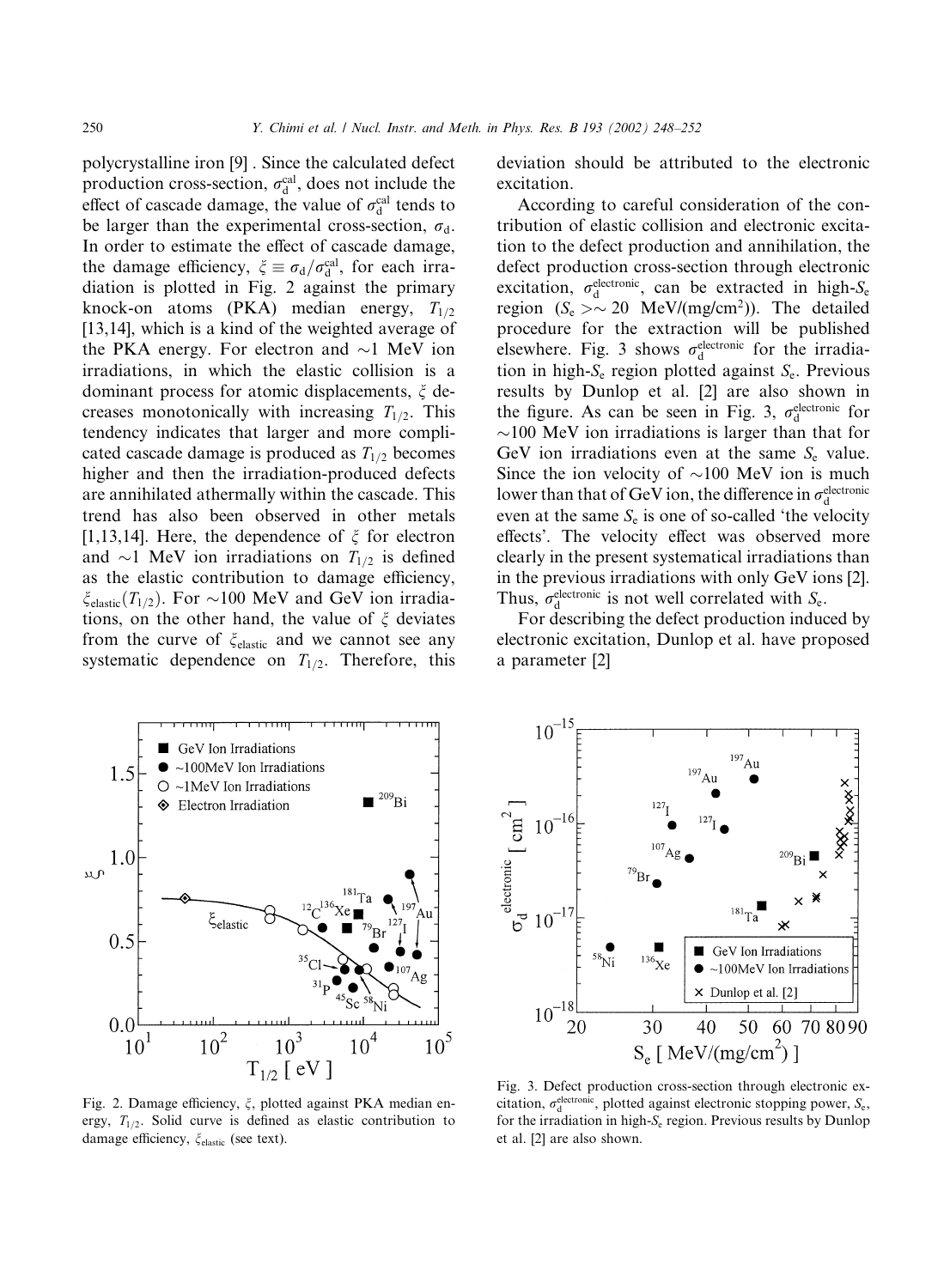

Fig. 4. Defect production cross-section through electronic excitation,  $\sigma_d^{\text{electronic}}$ , as a function of  $\eta$ , for the irradiation in high- $S_e$  region. Previous results by Dunlop et al. [2] are also shown.

$$
\eta = \frac{Z^* v_0}{v},\tag{2}
$$

where  $Z^*$  is the ion effective charge,  $v_0$  the Bohr velocity, and v the ion velocity. In Fig. 4,  $\sigma_d^{\text{electronic}}$ is plotted as a function of  $\eta$ . The ion effective charge proposed by Pierce and Blann [15] is used for the present data. We can find a good correlation between  $\sigma_d^{\text{electronic}}$  and  $\eta$ . The data in Ref. [2] are also shown in the figure, and well agree with the present data except in low- $\eta$  region. Dunlop et al. claim that  $\sigma_d^{\text{electronic}}$  is proportional to  $\eta^8$ , which is correlated with the kinetic recoil energy acquired by the Coulomb explosion mechanism [8].

As another scaling parameter, we have chosen the primary ionization rate [6,16,17],

$$
\frac{\mathrm{d}J}{\mathrm{d}x} = \frac{Z^{*2}\alpha}{I_0 v^2} \ln\left(\frac{2m_e v^2}{0.048I_0}\right),\tag{3}
$$

where  $I_0$  is the ionization potential of the most loosely bound electron,  $\alpha$  is a constant depending on the target material, and  $m_e$  is the electron mass. We adopt  $I_0 = 7.87$  eV of the first ionization potential for an iron atom. Fig. 5 shows  $\sigma_d^{\text{electronic}}$  in high- $S_e$  region as a function of  $dJ/dx$ . An excellent correlation of  $\sigma_d^{\text{electronic}} \propto (dJ/dx)^3$  can be found in



Fig. 5. Defect production cross-section through electronic excitation,  $\sigma_d^{\text{electronic}}$ , as a function of primary ionization rate,  $dJ/dx$ , for the irradiation in high-S<sub>e</sub> region.

the figure. The dJ/dx means the number of iron atoms ionized by an incident ion per unit path length. Since the phenomenon can be well described not by deposited energy but by the number of primary ionization, it appears that the Coulomb explosion mechanism contributes to the atomic displacements in iron. We can obtain an index of interpretation of the present result referring to the electronic sputtering yield in inorganic insulators. Applying the Coulomb explosion model and a shock wave mechanism for cluster emission [18], the sputtering yield may be proportional to  $(dJ/dx)^3$ [19]. We need further consideration for applying these models to metallic crystal targets.

The difference in the expression between  $\eta^2$  and  $dJ/dx$  is that  $dJ/dx$  has the logarithmic term depending on  $v^2$ . In high-v region, both parameters show a similar v-dependence because of the weak  $v$ -dependence of the logarithmic term in  $dJ/dx$ . Therefore, both parameters,  $\eta^2$  and dJ/dx, represent the ionization cross-section except that  $\eta^2$  has been derived from the classical theory [20]. In any case, the fact that  $\sigma_d^{\text{electronic}}$  is well scaled with the ionization cross-section ( $\eta^2$  and dJ/dx) rather than the transferred energy  $(S_e)$  gives an indication that atomic displacements in iron via electronic